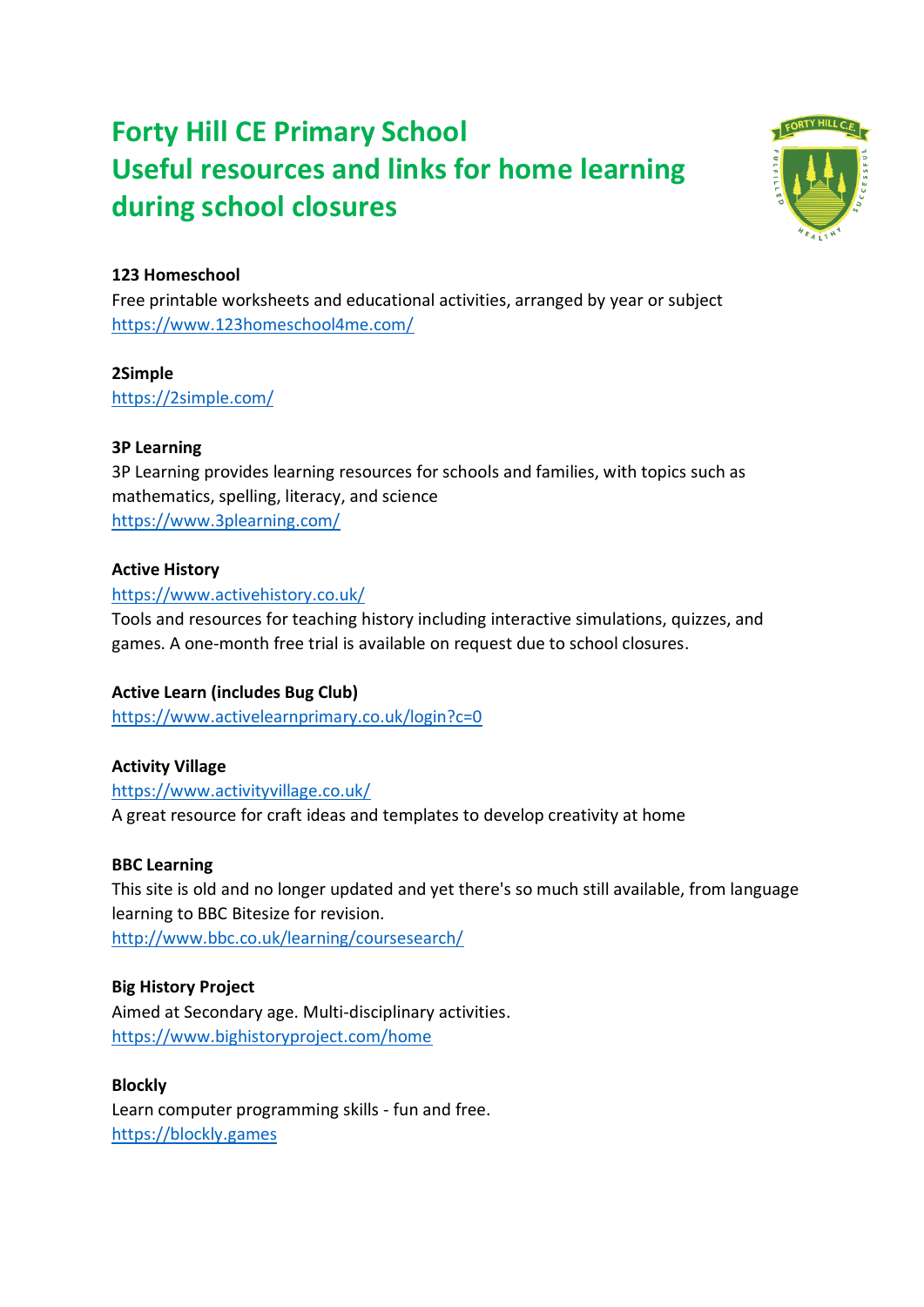#### **Blue Peter Badges**

If you have a stamp and a nearby post box. <https://www.bbc.co.uk/cbbc/joinin/about-blue-peter-badges>

#### **Cbeebies Radio**

Listening activities for the younger ones. <https://www.bbc.co.uk/cbeebies/radio>

#### **Children's University of Manchester**

Excellent interactive resource in which your child can browse a number of different science topics which have a quiz at the end of each unit. <https://www.childrensuniversity.manchester.ac.uk/>

# **Code Org**

<https://code.org/>

# **Crash Course**

You Tube videos on many subjects [https://thecrashcourse.com](https://thecrashcourse.com/)

#### **Crash Course Kids**

As above for a younger audience <https://m.youtube.com/user/crashcoursekids>

#### **Crest Awards**

Science awards you can complete from home. [https://www.crestawards.org](https://www.crestawards.org/)

# **DK Find Out** Activities and quizzes <https://www.dkfindout.com/uk/>

**Duolingo** Learn languages for free. Web or app. [https://www.duolingo.com](https://www.duolingo.com/)

#### **Firefly Learning**

[Www.fireflylearning.com/school-closures](http://www.fireflylearning.com/school-closures) All their online resources freely available for the time being

#### **Futurelearn**

Free to access 100s of courses, only pay to upgrade if you need a certificate in your name (own account from age 14+ but younger learners can use a parent account). [https://www.futurelearn.com](https://www.futurelearn.com/)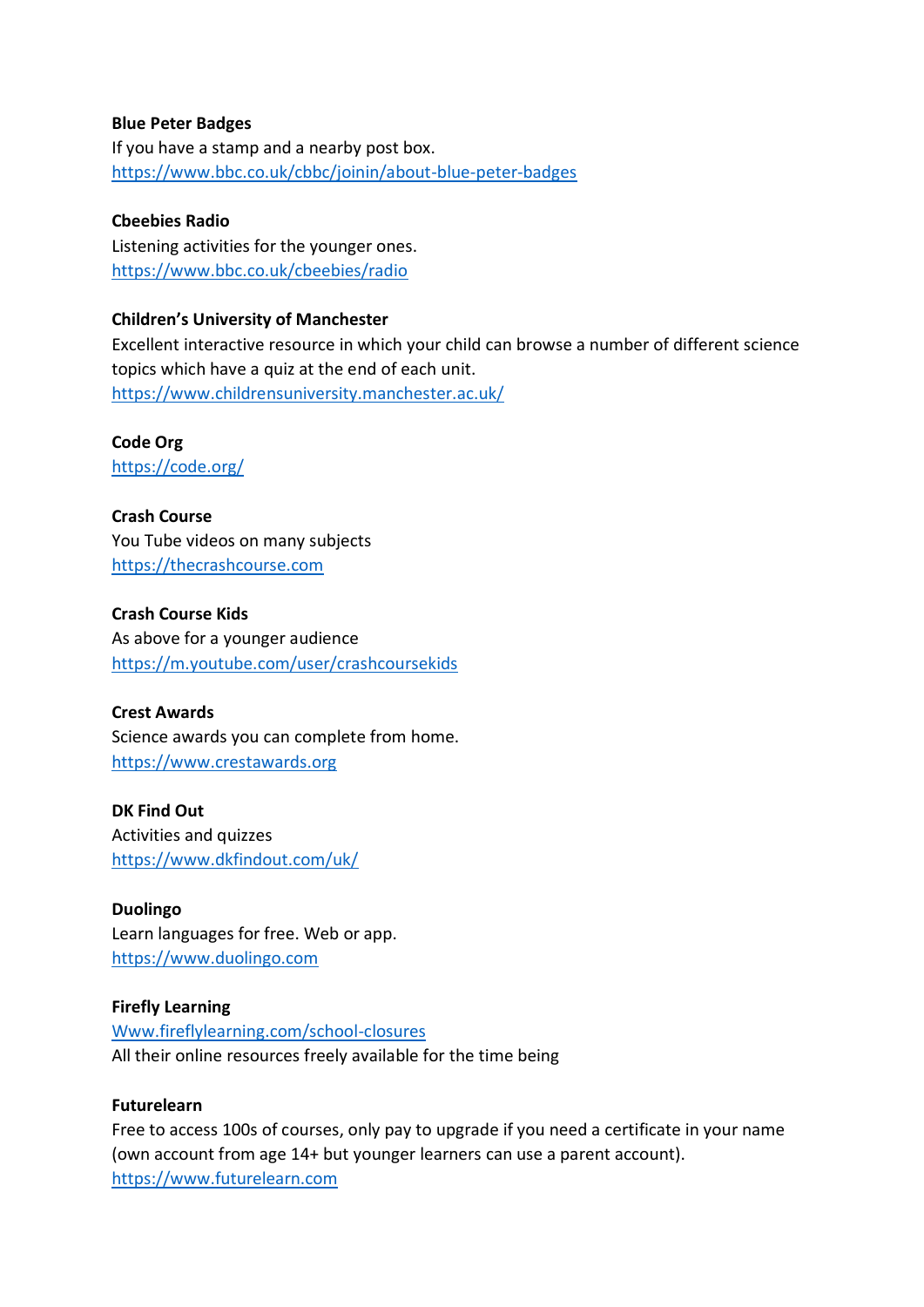# **Geography Games**

Geography gaming! <https://world-geography-games.com/world.html>

#### **iDEA Awards**

Digital enterprise award scheme you can complete online. [https://idea.org.uk](https://idea.org.uk/)

#### **Khan Academy**

Especially good for maths and computing for all ages but other subjects at Secondary level. Note this uses the U.S. grade system but it's mostly common material. [https://www.khanacademy.org](https://www.khanacademy.org/)

#### **Mathletics**

<https://www.mathletics.com/uk/>

# **Mindfulness in Schools Project** Free Paws b or .b lesson on mindfulness <https://mindfulnessinschools.org/train/>

#### **Mindful Schools**

For the next few weeks, Mindful Schools will be offering free mindfulness classes for kids! With different mindful activities, mindful movement, read-alouds <https://www.mindfulschools.org/free-online-mindfulness-class-for-kids/>

# **Mystery Science**

Free science lessons [https://mysteryscience.com](https://mysteryscience.com/)

# **National Geographic Kids** Activities and quizzes for younger kids. [https://www.natgeokids.com/uk](https://www.natgeokids.com/uk/)

# **Oxford Owl for Home**

Lots of free resources for Primary age <https://www.oxfordowl.co.uk/for-home/>

# **Paw Print Badges**

Free challenge packs and other downloads. Many activities can be completed indoors. Badges cost but are optional. [https://www.pawprintbadges.co.uk](https://www.pawprintbadges.co.uk/)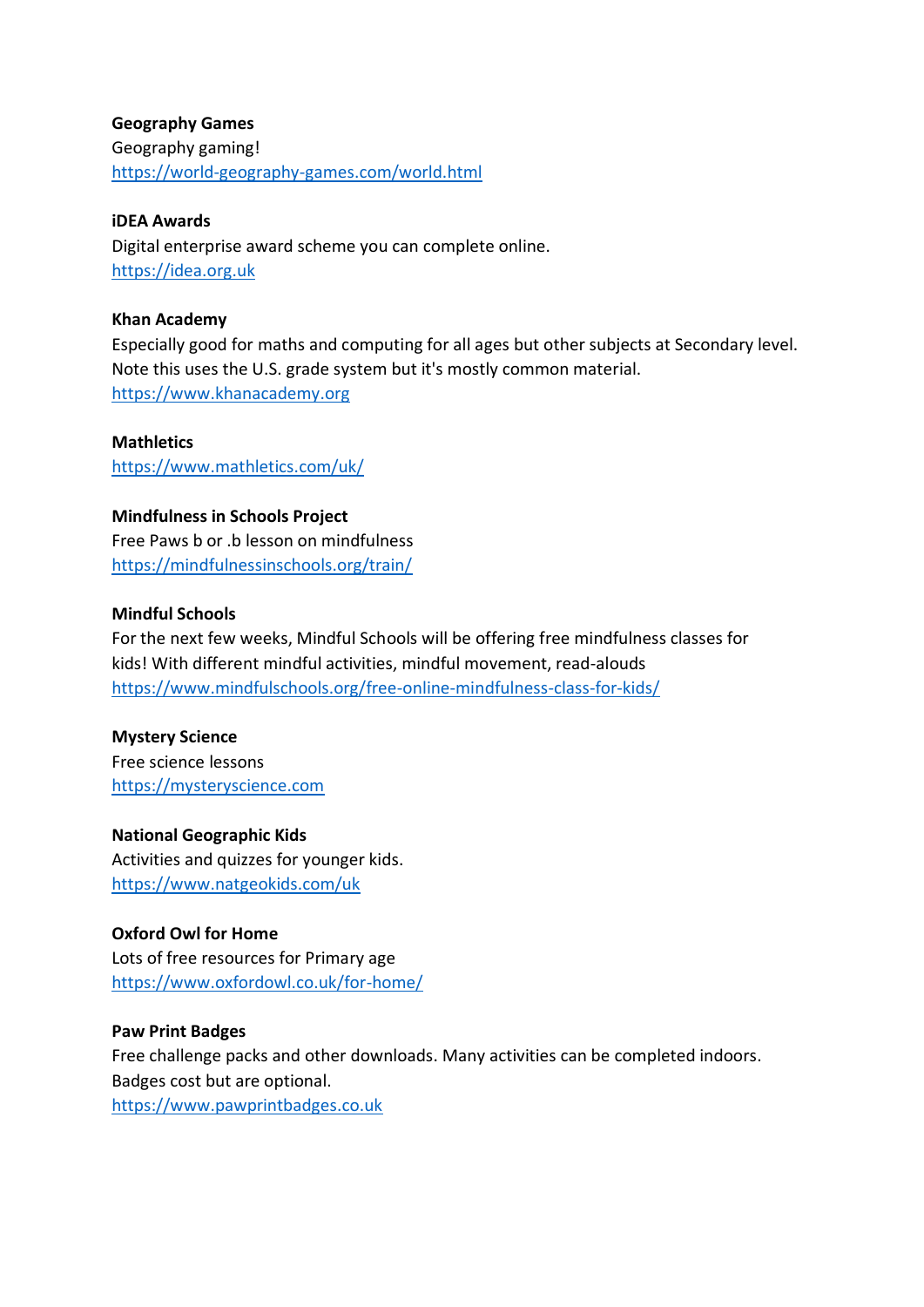#### **Prodigy Maths**

U.S. site but good for UK Primary age. [https://www.prodigygame.com](https://www.prodigygame.com/)

**Red Ted Art** Easy arts and crafts for little ones [https://www.redtedart.com](https://www.redtedart.com/)

**Scratch** Creative computer programming <https://scratch.mit.edu/explore/projects/games/>

#### **Sumdog**

<https://pages.sumdog.com/>

Engaging and challenging maths and literacy games that children can use to enhance their learning at home

#### **Teach Your Monster to Read**

<https://www.teachyourmonstertoread.com/>

#### **Ted Ed**

All sorts of engaging educational videos [https://ed.ted.com](https://ed.ted.com/)

#### **The Artful Parent**

Good, free art activities <https://www.facebook.com/artfulparent/>

**The Imagination Tree**

Creative art and craft activities for the very youngest. [https://theimaginationtree.com](https://theimaginationtree.com/)

**The Kids Should See This** Wide range of fun educational videos [https://thekidshouldseethis.com](https://thekidshouldseethis.com/)

**Tinkercad** All kinds of making. [https://www.tinkercad.com](https://www.tinkercad.com/)

**Toy Theater** Educational online games <https://toytheater.com/>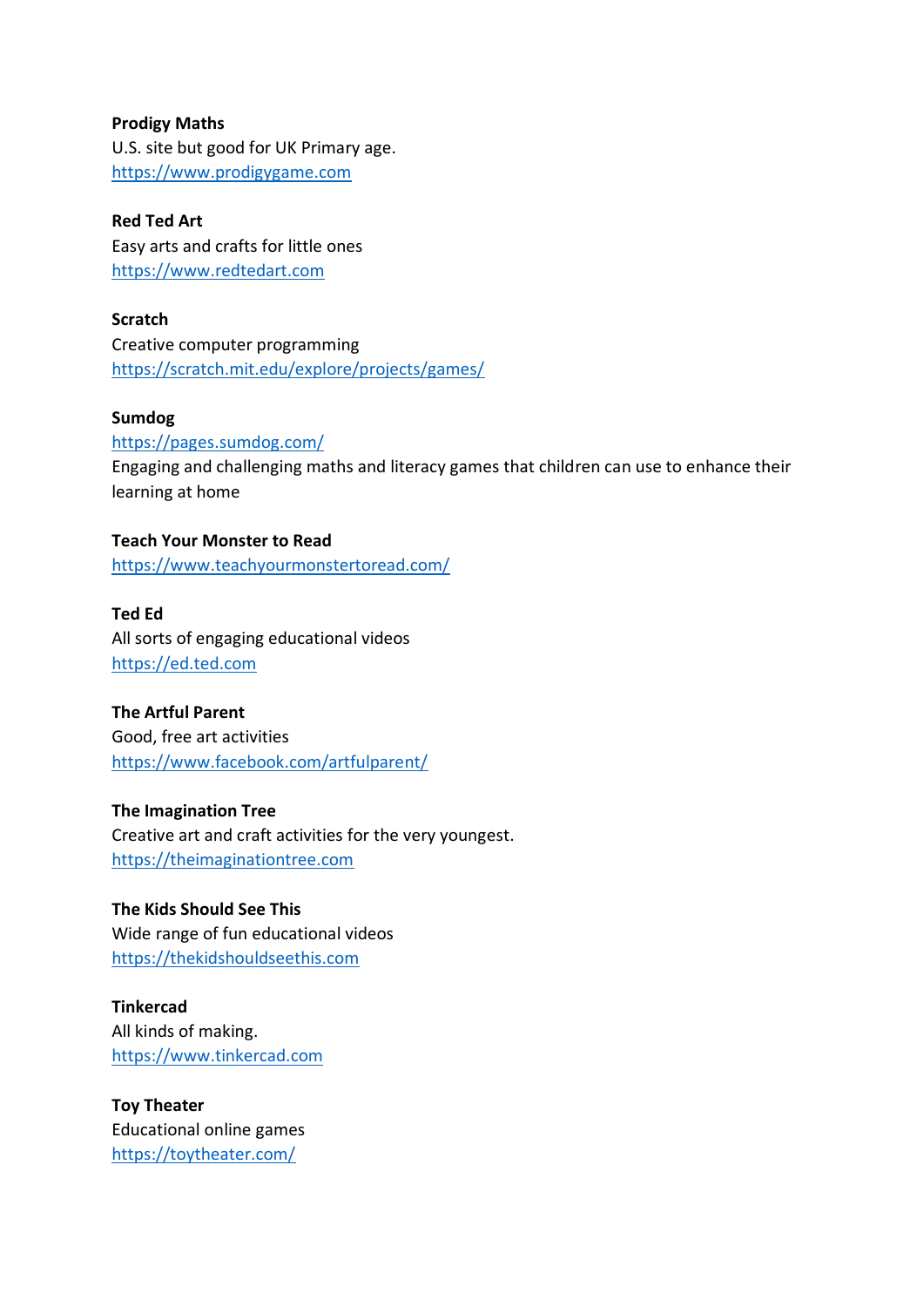#### **Twinkl**

are offering a month of free access to parents in the event of school closures. [https://www.twinkl.co.uk](https://www.twinkl.co.uk/)

# **Virtual tours**

Virtual tours of some of the world's best museums [https://www.travelandleisure.com/attractions/museums-galleries/museums-with-virtual](https://www.travelandleisure.com/attractions/museums-galleries/museums-with-virtual-tours)[tours](https://www.travelandleisure.com/attractions/museums-galleries/museums-with-virtual-tours)

# **Wiltshire Council**

Various resources, especially Looking After Yourself Looking After Your Children [http://rightchoice.wiltshire.gov.uk/Page/16934#](http://rightchoice.wiltshire.gov.uk/Page/16934)

# **PE and Active Workouts**

**imoves** <http://theimovement.com/>

#### **Questr**

<https://www.questr.org/schoolclosure>

# **Sport England – stay active at home**

<https://www.sportengland.org/news/how-stay-active-while-youre-home>

#### **Go Noodle**

<https://www.gonoodle.com/>

#### **BBC Supermovers**

<https://www.bbc.co.uk/teach/supermovers>

# **You tube – Cosmic Yoga**

[https://www.youtubekids.com/channel/UC5uIZ2KOZZeQDQo\\_Gsi\\_qbQ](https://www.youtubekids.com/channel/UC5uIZ2KOZZeQDQo_Gsi_qbQ)

**Joe Wicks and Alfie – 8 minute workouts ( once on this page there are a lot more exercises with other children involved)** <https://www.youtube.com/watch?v=EXt2jLRlaf8>

# **Joe Wicks 5 minute exercises on You Tube** <https://www.youtube.com/watch?v=rN0h6EZd6TM>

**NHS – 10 minute shake ups**  <https://www.nhs.uk/10-minute-shake-up/shake-ups>